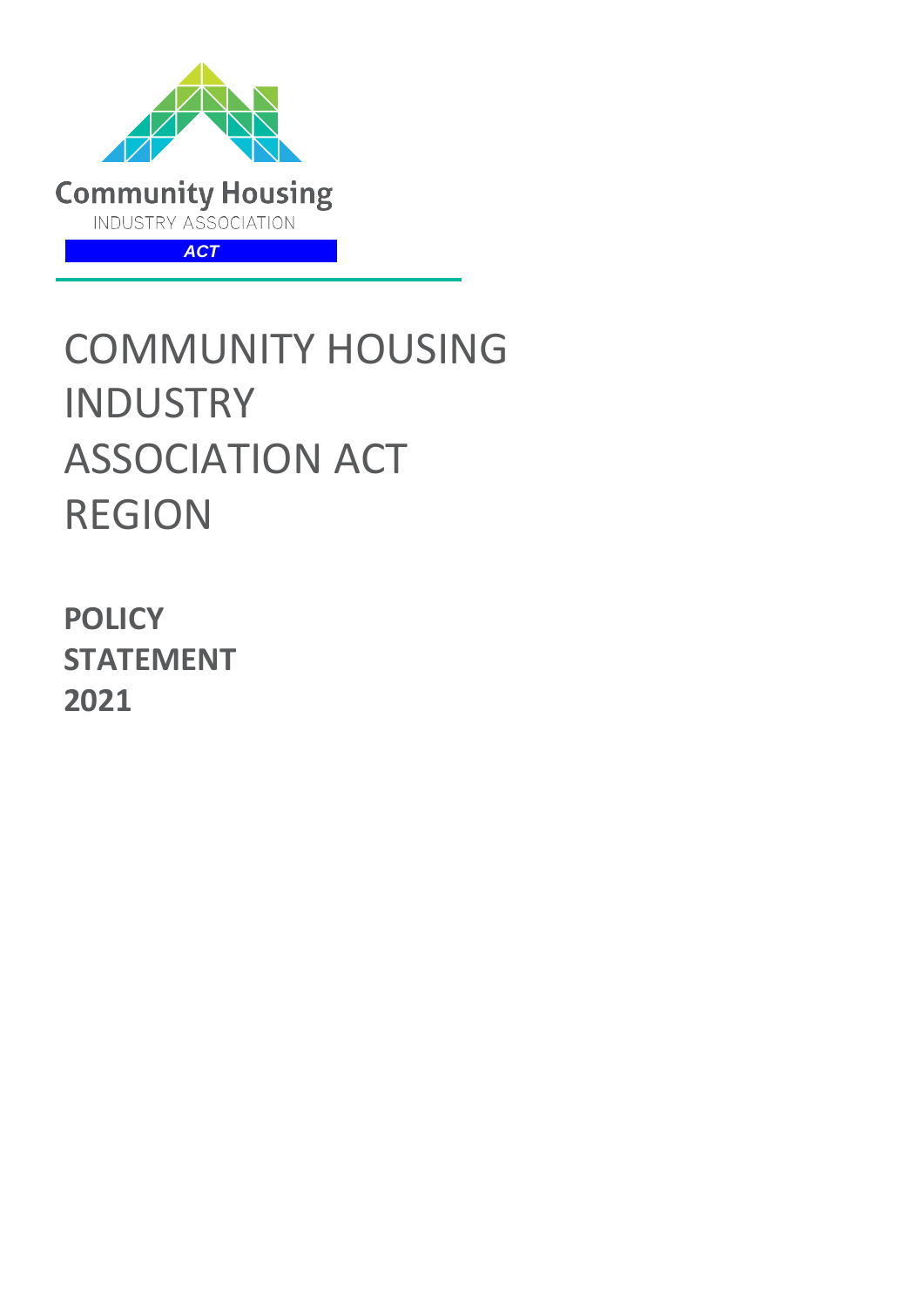# **About CHIA**

#### **About Us**

CHIA is the peak industry body for the Australian community housing industry, which provides one in five of Australia's social housing properties, complementing public housing.

Community housing providers (CHPs) manage a \$30 billion- plus portfolio of more than 100,000 rental properties, which are home to people who are on low and moderate incomes who find it hard to access affordable or appropriate housing in the private market. At least 25,000 new affordable homes have been built by CHPs since 2008.

On behalf of our members, CHIA undertakes research, policy development and advocacy in relation to social and affordable housing issues.

Based on national and international evidence, CHIA's core argument is that the much-needed growth and development of the Australian affordable housing system can only be achieved if the community housing industry is empowered to play a significantly expanded role.

#### **Our Origins**

The clear need for a single independent voice for the community housing industry on national issues led to the establishment of the Community Housing Industry Association in 2015.

CHIA's founders wanted to create a member-funded organisation that could leverage the expertise and resources of the network of state and territory peak bodies to support the sector and improve the quality of housing and other services provided to community housing tenants throughout Australia.

### **Our Ethos**

Our vision is to foster a world-class community housing industry in Australia.

Our purpose is to lead, represent and advocate for the Australian community housing industry at a national level.

### **Working Together**

CHIA's Board comprises 12 senior executives from housing organisations covering every jurisdiction throughout Australia and with extensive experience in affordable housing.

CHIA works closely with peak community housing bodies throughout Australia, creating a united voice to advocate on behalf of the industry. CHIA works together with state community housing peaks CHIA NSW, CHIA VIC, CHIA WA, CHIA QLD and its regional committees in the ACT, Northern Territories, South Australia and Tasmania.

### **Priorities**

In 2021-2022 CHIA will continue to pursue the proposals in its Federa[l pre-budget submission](https://www.communityhousing.com.au/wp-content/uploads/2021/05/2021-CHIA-Federal-Budget-submission-FINAL.pdf?x70275) for increasing investment in social and affordable housing and responding to whatever initiatives come forward from Government. Priorities include:

- Continuing our work with the National [Affordable Housing Alliance \(NAHA\)](https://www.communityhousing.com.au/wp-content/uploads/2020/10/Media-Statement-National-Affordable-Housing-Alliance-established-021020.pdf?x70275) and th[e Constellation Project;](https://theconstellationproject.com.au/)
- Working with state and territory colleagues developing a strong community housing value proposition;
- Working with states and territories to produce a national industry development / growth strategy;
- Developing a standard to allow CHPs to demonstrate their excellence at responding to Domestic and Family Violence;
- Continuing to take a lead role in the Housing and Productivity Research Consortium; and,
- Continuing to assess the impact of the COVID-19 pandemic on our sector's services and ensuring the role we can play in a strong recovery are recognised.

We will also input into important ongoing business whether it is national regulation, proposed changes to charitable status, veterans housing and domestic and family violence.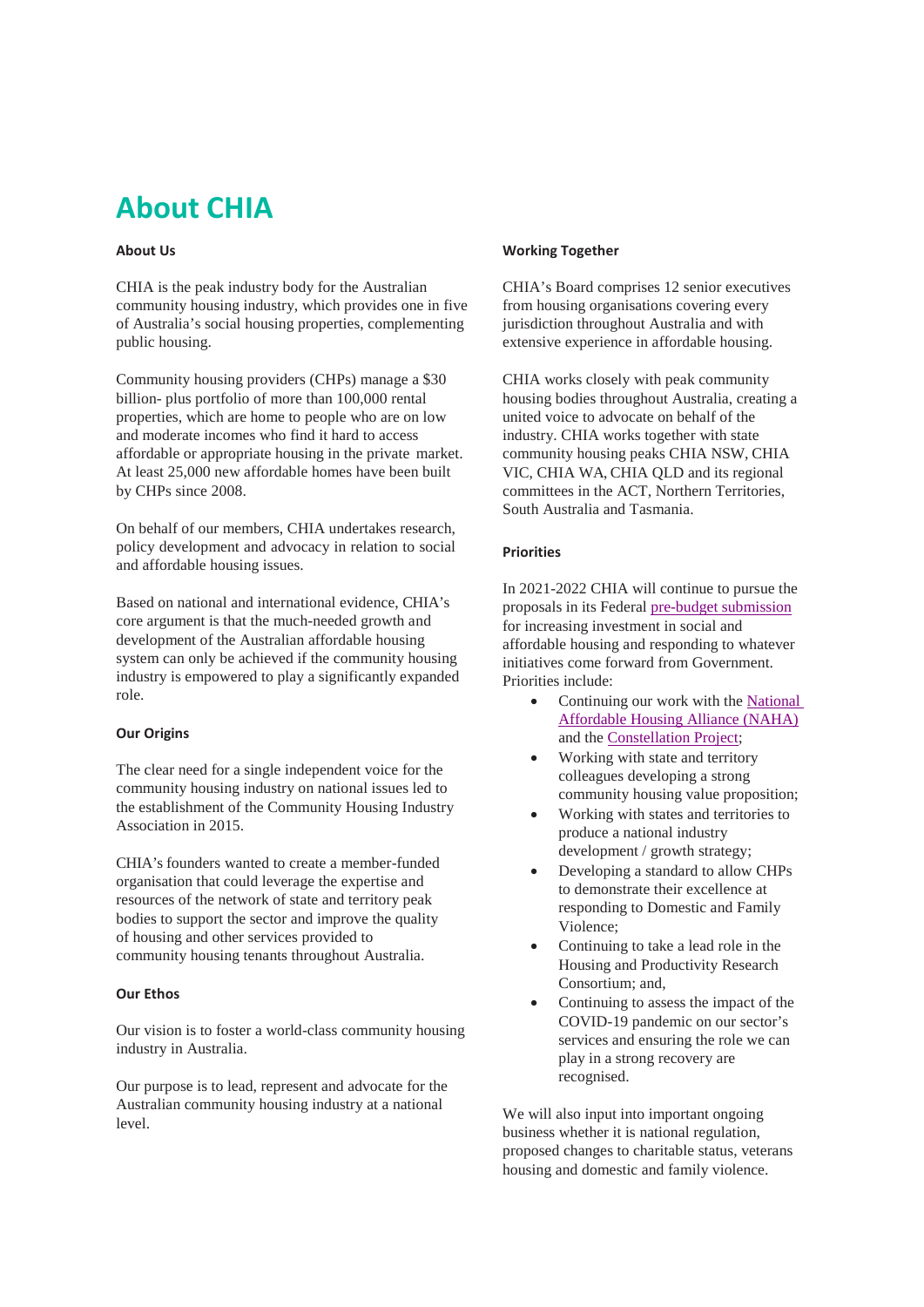# **CHIA ACT**

The CHIAACT Regional Committee (CHIAACT) is a network of diverse ACT-registered community housing providers.

CHIA ACT aims to develop and communicate a shared vision for Community Housing in the ACT and to ensure the ACT has a diverse range of community housing options (both social housing and affordable rental housing) contributing to affordable, appropriate and accessible housing in the ACT and region.

The eleven community housing providers together provide a total of over 1,300 social and affordable rental tenancies across the ACT.

### **CHIA ACT has eleven Member organisations:**

- *• Argyle Housing*
- *• Catholic Care Canberra and Goulburn*
- *• Community Housing Canberra (CHC)*
- *• Environmental Collective Housing Organisation (ECHO)*
- *• Focus ACT*
- *• Havelock Housing Association*
- *• United Vietnamese Buddhist Congregation of Canberra and Surrounding Districts Inc*
- *• Project Independence*
- *• Tamil Senior Citizens Association (ACT) Inc*
- *• Toora Women Inc*
- *• YWCA Canberra*

### **The CHIA ACT approach involves:**

- *• Developing policy and program priorities based on the evidence- base and experience of members;*
- Working with the ACT Government to progress these reforms;
- *• Working collaboratively with like-minded stakeholders; and,*
- *• Communicating information about affordable community housing with the ACT community.*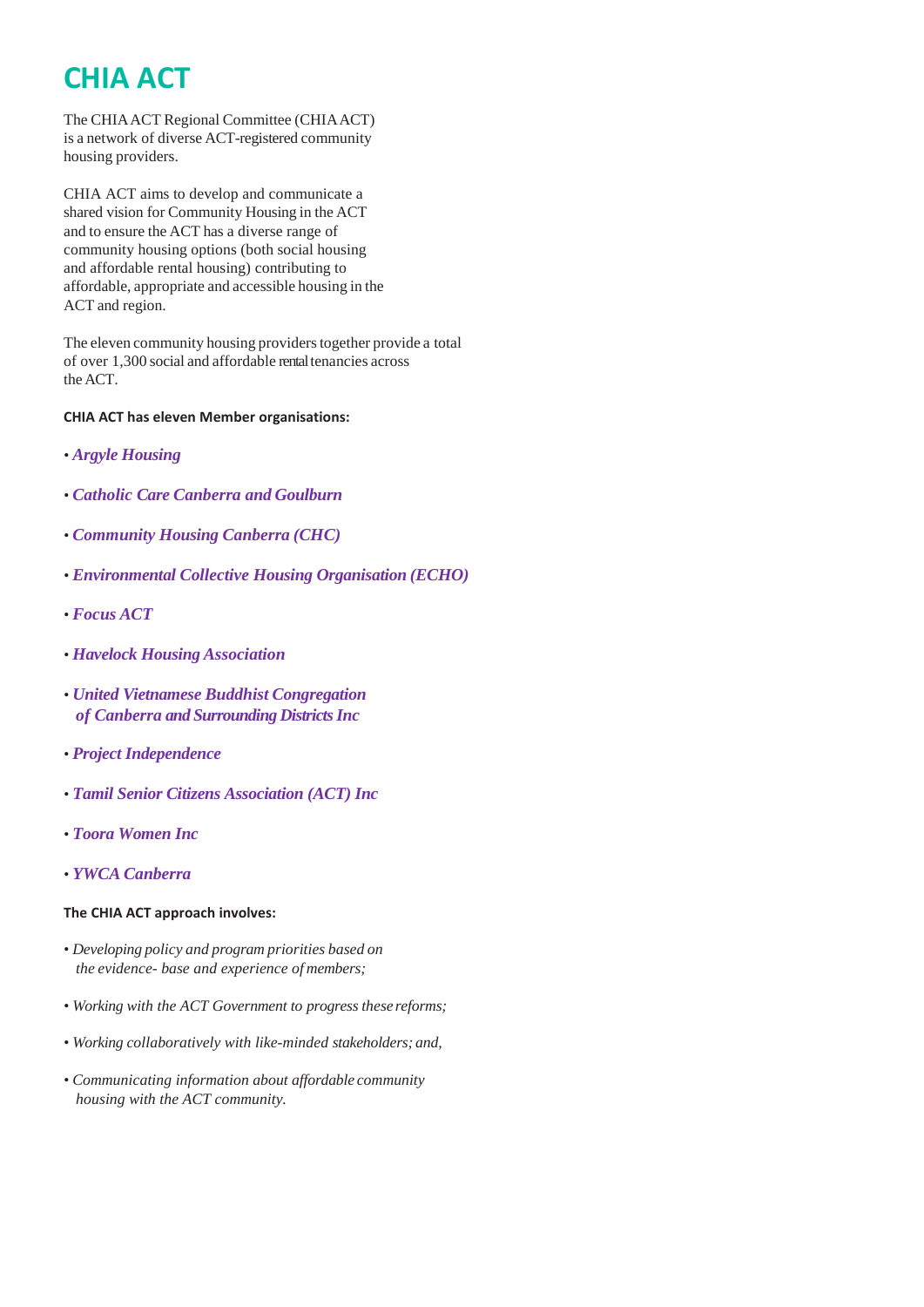CHIA ACT's eleven members work together to shape social and affordable housing policy and programs. CHIA ACT works collaboratively with like-minded stakeholders, including but not limited to ACTCOSS, ACT Shelter, the Property Council of Australia (ACT) and the Master Builders Association (ACT). CHIA ACT also collaborates with the ACT Government to advocate for improved housing support from the Commonwealth Government.

Our understanding of the scale of the problem, based on independent research, is that there is currently a large and growing shortfall of over 5000 social (quintile 1) and affordable (quintile 2) rental dwellings within the ACT, which is projected to grow by a further 6000 over the next 15 years unless urgent action is taken by all levels of Government<sup>[1](#page-3-0)</sup>.

CHIA ACT members are credible and capable deliverers of social and affordable rental housing, and are a proven low-cost and low-risk complementary solution for government, that provides long term benefits such as through reduced pressure on government services. We are tightly regulated, have efficient operations and our tenants consistently record high satisfaction levels.

The seven policy positions outlined below serve to address the problem – a problem that we acknowledge is not just the ACT Government's to solve, but one which the community housing sector is ready, willing and able to help work with and invest alongside the ACT Government to solve.

- 1. *Set an annual community housing target of sufficient sites to support the development of a minimum of 200 community housing dwellings per year, across a variety of built forms, and in appropriate locations.*
- *2. Provide land transfers, reduced land cost or a co-investment mechanism that would enable Community Housing Providers to develop viable community housing dwellings, to increase social and affordable rental housing available to ACT residents.*
- 3. *Provide a deconcessionalisation fee and Lease Variation Charge waiver for developments involving a registered Community Housing Provider that will deliver social or affordable rental outcomes for Government.*
- 4. *Broaden definition of "supportive housing" to allow affordable rental development on CF zoned sites, and/or where a lease purpose clause restriction of "supportive housing" applies.*
- *5. Provide a rates exemption for Community Housing Provider-owned social and affordable rental properties.*
- *6. Remove the current 250 dwellings cap to the land tax exemption program for private owners of properties being managed by Community Housing Providers for social or affordable rental purposes.*
- *7. Provide top-up funding to Community Housing Providers to subsidise landlords of privately owned properties whom rent properties below market rates for people on lower incomes.*

### If the ACT Government were to adopt each of the seven policy positions:

- The ACT Government's goal to deliver 600 affordable rentals would be achieved ahead of the five year target;
- It would be achieved at a total indicative cost to the ACT Government of \$60 – 90m, most being foregone revenue rather than direct costs;
- This financial contribution would precipitate and enable major investment by Community Housing Providers, and project partners, of a further \$120 - 220m, accessing concessional long term debt finance via the Commonwealth Government's National Housing Finance and Investment Corporation (NHFIC);
- With additional ACT Government contribution social housing could also be delivered within developments; and,
- The ACT Government would be left with a far stronger community housing sector, for future partnering with the ACT Government to further address the large and growing shortfall of both social and affordable rental dwellings within the ACT.

<span id="page-3-0"></span><sup>&</sup>lt;sup>1</sup> UNSW City Futures Research Centre, Estimating need and costs of social and affordable housing delivery, Dr L Troy, March 2019, https://cityfutures.be.unsw.edu.au/research/projects/filling-the-g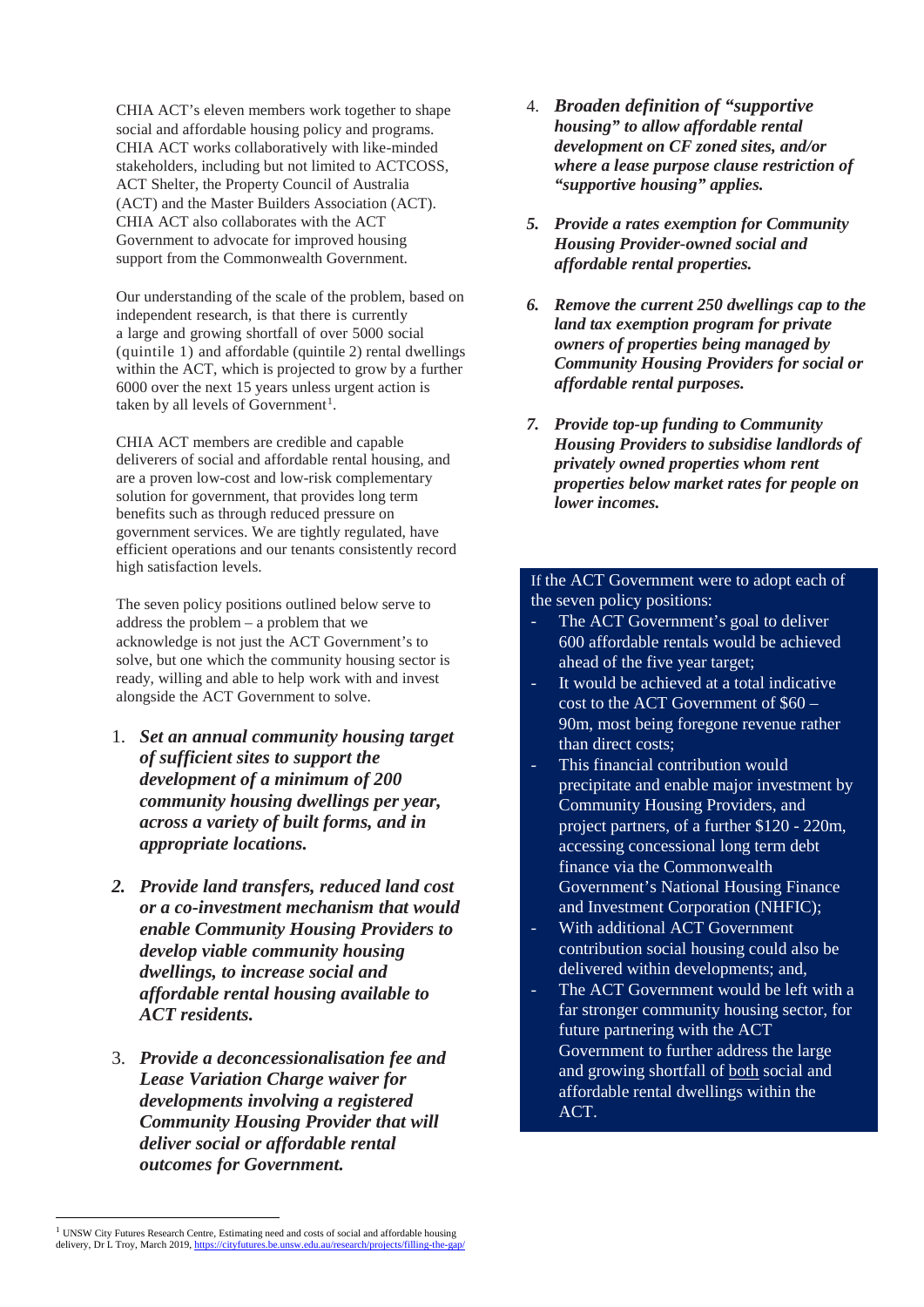*1. Set an annual community housing target of sufficient sites to support the development of a minimum of 200 community housing dwellings per year, across a variety of built forms, and in appropriate locations.*

Objective 4A of the ACT Housing Strategy outlines the need to 'Grow and diversify the community housing sector'. This includes a commitment to 'Set an annual community housing target to provide additional affordable rental properties managed by registered community housing providers, as part of the commitment to dedicate 15 per cent of the Indicative Land Release Program to public, community and affordable housing'.

The Parliamentary and Governing Agreement for the 10<sup>th</sup> Legislative Assembly sets a goal of an additional 600 affordable rental dwellings to be delivered by 2025-2026.

The trend over the past four years in the annual release of housing targets by EPSDD has been to focus on growing the supply of properties for affordable home purchase by eligible lower income Canberrans, at the expense of growing the supply of social or affordable rentals. This mismatch should be rebalanced, ensuring delivery of sufficient sites to support the development of a minimum of 200 community housing dwellings per year. Further, annual reporting by EPSDD should record the number of community sites offered each year, as well as the number taken up by community housing providers.

CHIA ACT is calling for an annual target of the release of sites enabling a minimum of 200 community housing dwellings per year to be developed, commencing 2021-2022. This target should be "baked-in" to the annual housing targets released by the Environment, Planning and Sustainable Development Directorate (EPSDD), and is deliberately front-loaded, noting the long lead time involved in development of new housing, and the Government's goal to have an additional 600 affordable rental dwellings delivered by 2025-2026 – "delivered" equates to properties having been tenanted. The specific sites for which targets apply should be diversified across built forms, with a mix of standalone home sites, townhouse sites and multi-unit development sites, and all should be well located in terms of proximity to transport, shops and places of employment.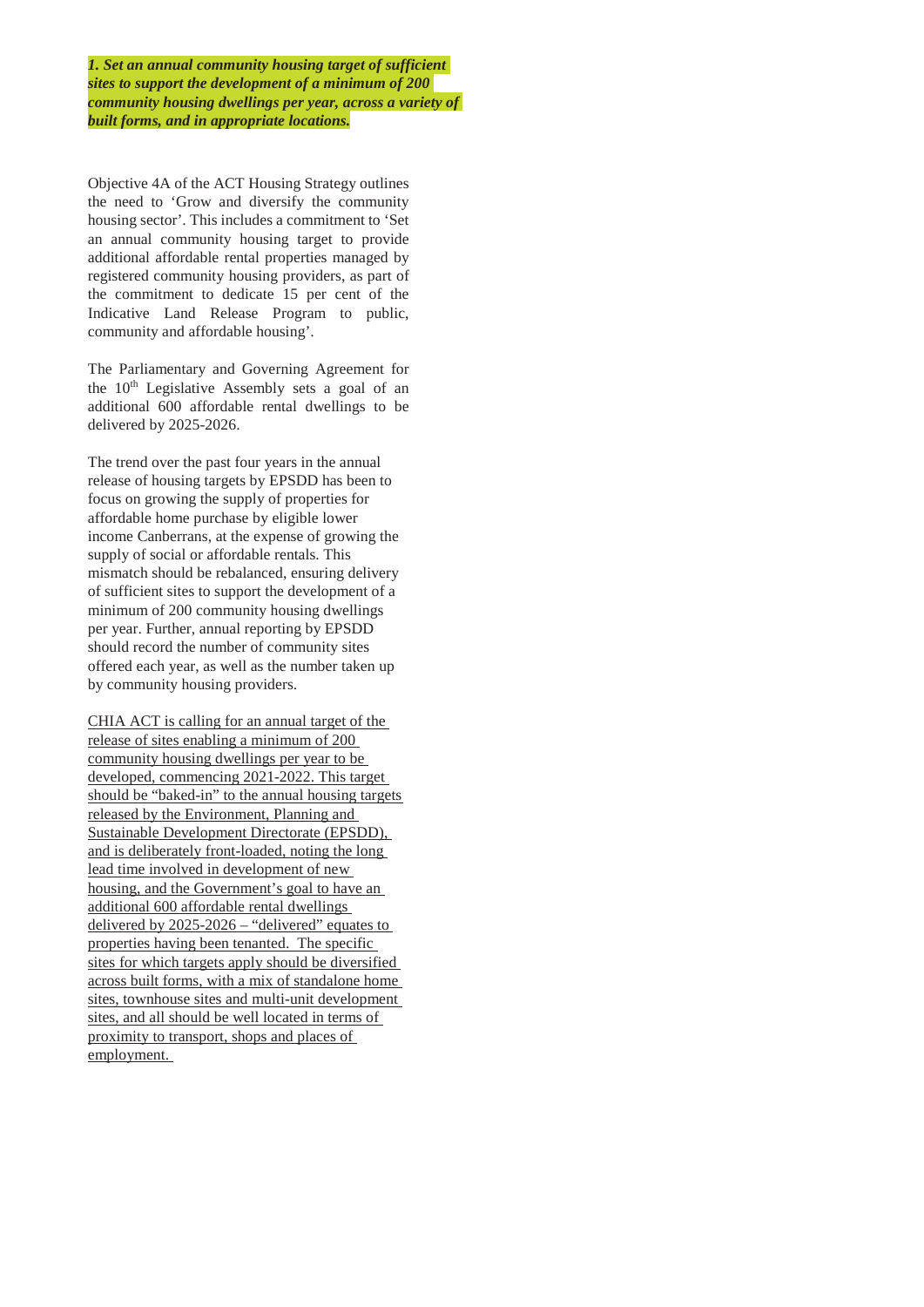*2. Provide land transfers, reduced land cost or a coinvestment mechanism that would enable Community Housing Providers to develop viable community housing dwellings, to increase social and affordable rental housing available to ACT residents.*

Objective 4A of the ACT Housing Strategy outlines the need to 'Grow and diversify the community housing sector'. This includes a commitment to 'Enhance mechanisms to reduce the cost of land made available to the community housing sector including restrictions on Crown leases, land rent or sale at a fixed percentage of market rate.'

The Parliamentary and Governing Agreement for the 10th Legislative Assembly makes reference to refining land sales processes, and valuation assessment processes, to allow major sites to be released for high-quality proposals, not just to the highest financial bidder.

For Community Housing Providers to be able to develop and manage social and affordable rental housing, Government-released sites need to be made available at prices that enable development to be viable and sustainable. Some recent efforts have been made to lower the "market value" of sites offered for community housing through including restrictions on Crown Leases, such as restrictions on transfer for 3 or 5 years, and restrictions in lease purpose clauses such as limiting uses to "supportive housing". The recent efforts with respect to imposing restrictions on transfer so as to provide assurance to Government as to project outcomes, and so as to lower the "market price", with further refinement have the potential to enable higher take-up by the community housing sector for development. Lease purpose clause restrictions to "supportive housing", given that the Government's current definition excludes standard affordable rental housing, is not helpful in terms of the community housing sector's ability to support Government to deliver their 600 affordable rental goal.

Based on modelling undertaken by some CHIA ACT members, the total "cost to Government" of the support required is approximately \$100,000 to \$150,000 per affordable rental dwelling developed by a Community Housing Provider – a figure far lower than the cost of the ACT Government developing the properties itself. This equates to a "cost to Government" of \$60 – 90m to deliver on the 600 affordable rental target if Community Housing Providers are leveraged, spread over five years. For a standalone home built-form, this may equate to for example a 50% discount being provided to the market price for the land, but for a multi-unit development such support will not alone be able to be met through provision of discounted land, with the land component per dwelling in an a multi-unit development potentially being only \$40,000 - \$75,000. A full exemption to payment of any deconcessionalisation fee and Lease Variation Charge by registered Community Housing Providers delivering social or affordable rental housing, which comes at no direct cost to the ACT Government, may be a cost effective way to contribute to the total subsidy required.

The "cost to Government" of the support required per social housing dwelling developed by a Community Housing Provider is higher than for affordable rental, especially those targeting Canberrans with incomes in the first income quintile and with high and complex needs.

Should Government be unable or unwilling to discount the price of land for sale sufficiently to enable value-accretive development by the community housing sector, or given the challenge with land for multi-unit development sites, a co-investment mechanism may provide an alternate pathway forward in terms of enabling Community Housing providers to viably and sustainably develop new community housing, whilst also protecting the ACT Government's balance sheet.

A co-investment mechanism simplistically could comprise of an ACT Government contribution in the form of land, a Community Housing Provider contribution in the form of funding and developing a dwellings/s on the land, and each party holding an equity share in the completed development in accordance with the value of respective investments. Both parties would share in underlying land price appreciation, and the depreciation of any dwelling/s on the land. Various potential legal structures could be utilised to give effect to such a mechanism. This would ensure the long run financial sustainability of community housing providers, and is preferential to the community housing sector than the existing land rent scheme, or any potential future peppercorn long term (e.g. 49 years) ground lease model that has underpinned some recent community housing developments in NSW and Vic.

Land transfers, reduced land cost or a co-investment mechanism would also enable Community Housing Providers to:

- *• leverage or better leverage the Commonwealth Government's National Housing Finance and Investment Corporation (NHFIC) to secure construction debt finance for new developments, and secure long term project debt finance for the affordable rental take-out from such development; and,*
- *• be more attractive to prospective equity partners, enabling greater leverage and increased social and affordable rental supply.*

CHIA ACT calls for further opportunities for land transfers, reduced land cost or a co-investment mechanism that enables Community Housing Providers to provide more social and affordable rental housing.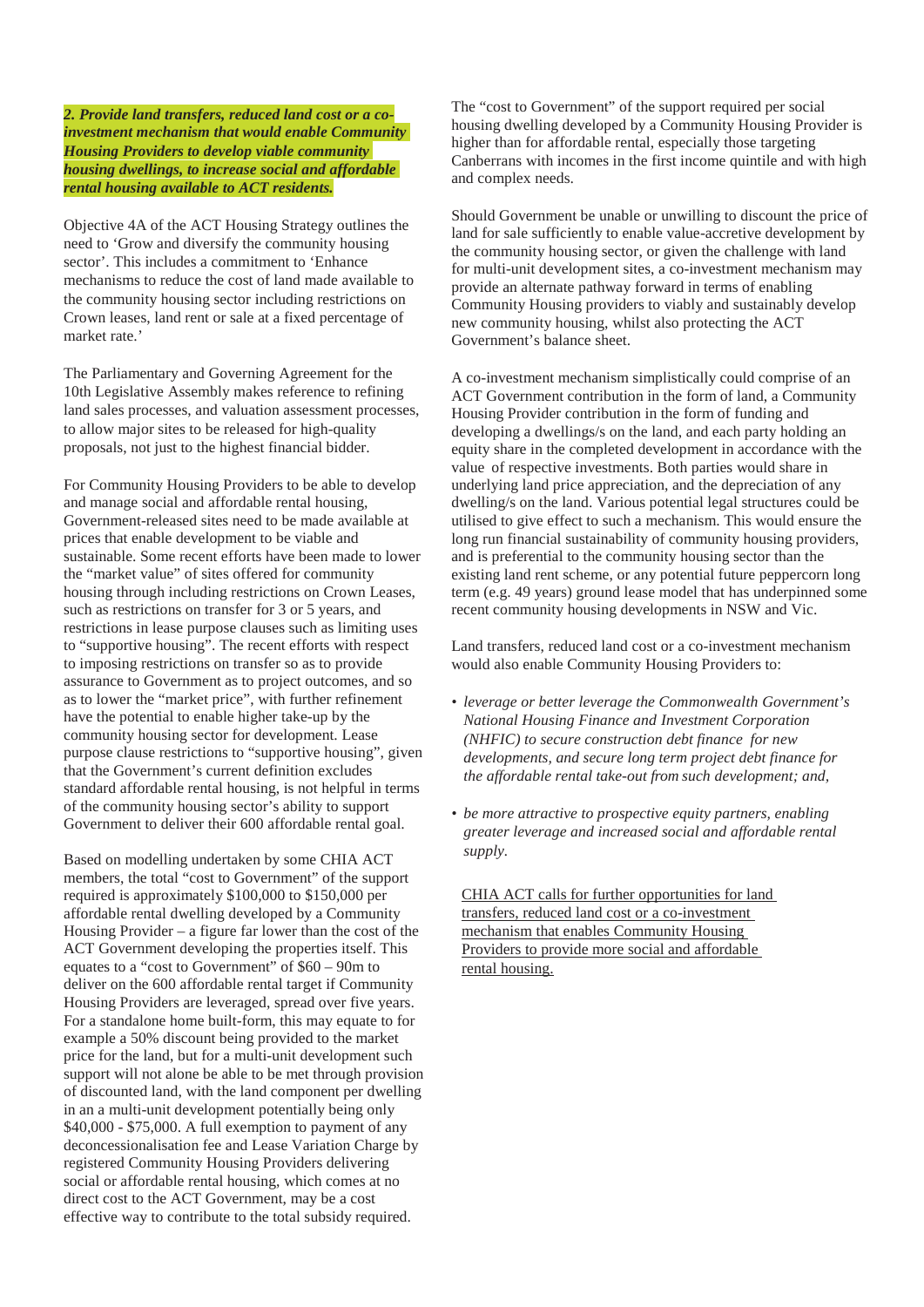and land supply purposes.

*3. Provide a deconcessionalisation fee and Lease Variation Charge waiver for developments involving a registered Community Housing Provider that will deliver social or affordable rental outcomes for Government.*

Many community organisations hold concessional lease land, and to remove the concessional status of the lease to enable redevelopment, if the related Development Application is approved, requires payment of a deconcessionalisation fee. If the organisation seeks to also add new purposes to the lease, or expand existing purposes, a Lease Variation Charge is also payable.

The Planning and Development (Lease Variation Charges—Affordable Rental Development Concession) Determination 2019, DI2019-229 provides a 25 per cent remission on the LVC payable by a registered CHP in respect of the proportion of land that is developed and used for affordable rental housing.

CHIA ACT calls for a deconcessionalisation fee and Lease Variation full exemption (100%) for proposals from registered Community Housing Providers, alone or as part of a consortium, that contribute to achievement of the ACT Government's 600 affordable rentals target.

*4. Broaden definition of "supportive housing" to allow affordable rental development on CF zoned sites, and/or where a lease purpose clause restriction of "supportive housing" applies.*

The Territory Plan definition of 'Supportive housing' is: "the use of land for residential accommodation for persons in need of support, which is managed by a Territory approved organisation that provides a range of support services such as counselling, domestic assistance and personal care for residents as required. Although such services must be able to be delivered on site, management and preparation may be carried out on site or elsewhere."

Such a definition may preclude affordable rental development.

The Parliamentary and Governing Agreement for the 10th Legislative Assembly makes reference to:

- ensuring that the planning review process ensures that the planning and housing system continues to deliver affordable housing; and,
- facilitating planning and other processes to allow community clubs to diversify to other revenue-generating streams, particularly development of available land for social housing

Community clubs typically hold concessional or market leases on CF zoned sites.

[Territory Plan Variation 367](https://www.legislation.act.gov.au/View/ni/2020-83/20200211-73235/PDF/2020-83.PDF) introduces a new definition of "community housing" into the Dickson Precinct Map [and Code, enabling affordable rental development on a](https://www.legislation.act.gov.au/DownloadFile/ni/2008-27/copy/134861/PDF/2008-27.PDF)  [CF zoned site.](https://www.legislation.act.gov.au/DownloadFile/ni/2008-27/copy/134861/PDF/2008-27.PDF) 

CHIA ACT calls for the ACT Government to use the precedent that has been set with Dickson Section 72 to broaden the definition of "supportive housing" to enable CF zoned sites, and other sites with "supportive housing" lease purpose clause restrictions, to be used for affordable rental developments, in support of delivery against the ACT Government target of 600 affordable rentals.

## *5. Provide a rates exemption for Community Housing Provider-owned social and affordable rental properties.*

Community Housing Providers are required to pay rates on their properties, with the exception of rates exemptions for emergency social housing that has been achieved by some members upon application. Rates are a substantial cost to Providers and as the rates in the ACT rise, this is making it increasingly difficult for Providers to ensure that properties are financially viable and sustainable.

Rates exemptions are provided by local governments in other states and territories. For example, in New South Wales (NSW), Community Housing Providers can apply to local governments to have their properties receive a rates exemption.

CHIA ACT is seeking a rates exemption for Community Housing Provider-owned social and affordable rental properties to ensure that they can continue to provide affordable housing to Canberrans. More specifically, Community Housing Providers are seeking a change to the Rates Act 2004 to:

- *change Part 2, Section 9 (2) to delete: "charitable purposes does not include community housing purposes"*
- *• replace deleted text with: "charitable purposes doesinclude community housing purposes."*

### *6. Remove the current 250 dwellings cap to the land tax exemption program for private owners of properties being managed by Community Housing Providers for social or affordable rental purposes.*

The existing land tax exemption program has now been in operation for just over two years, and the Government has removed the time limit for the land tax exemption (i.e. no longer a pilot, but is an ongoing program), but a cap of 250 properties remains.

Private property owners are engaging in the program through CHC's HomeGround Real Estate